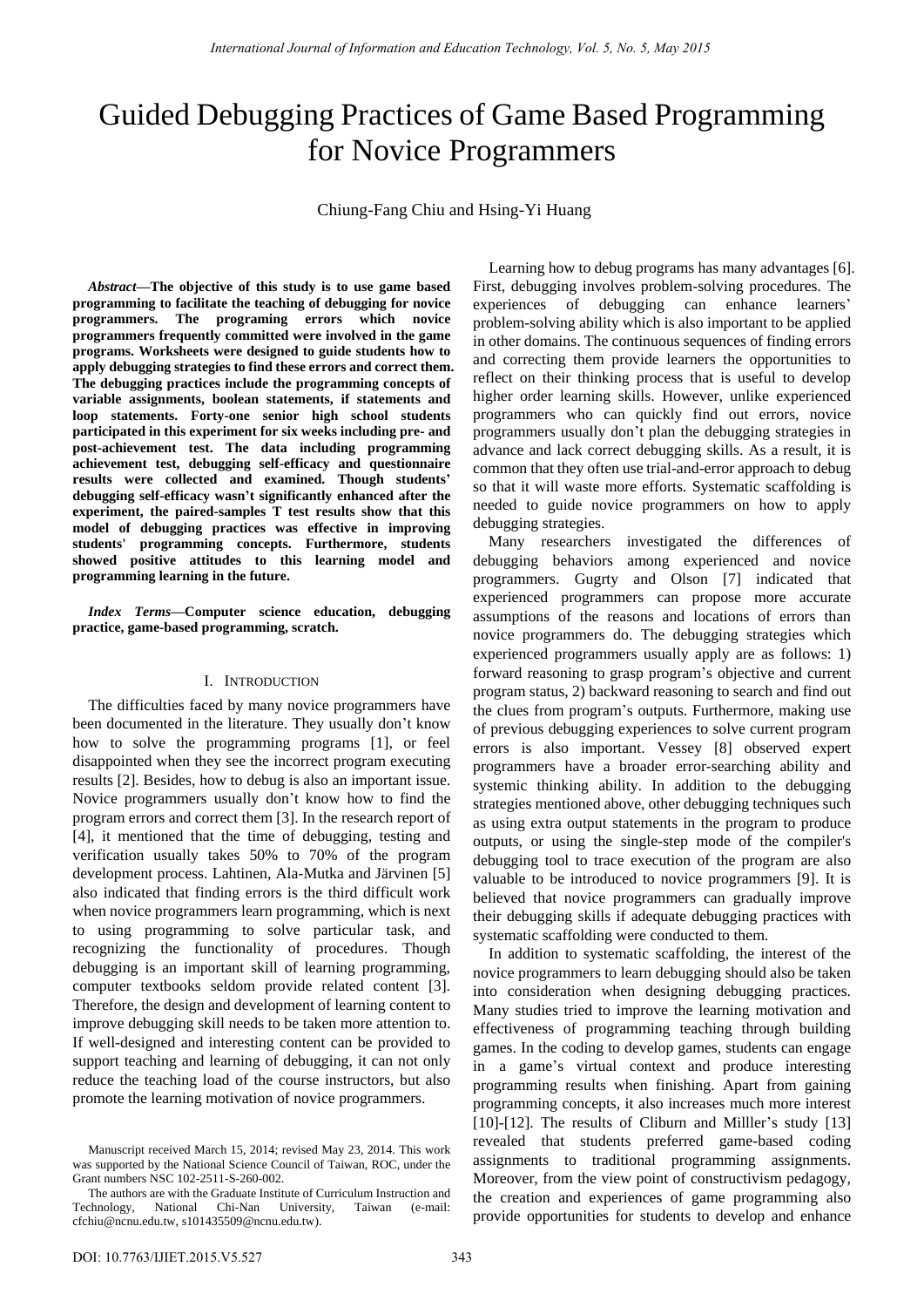their programming concepts more deeply. Seaborn, Ei-Nasr, Milam, and Yung developed a game construction-based curriculum for a high school computer science course [14]. Positive effect reveals that the curriculum was effective for understanding computer science and game design concepts. Similar responses to the high school curriculum that uses the creation of computer games to integrate computer science, art, and design instruction in a project-based learning model also resulted in increased computer programming knowledge and self-confidence for students [15]. Furthermore, Becker [16] found that writing known games such as Minesweeper and Asteroids can help students understand the concepts of object inheritance more thoroughly. This teaching approach provided a hook to capture students' imagination and energy. Moreover, Leutenegger and Edgington proposed a game-first approach to teach basic programming concepts via game development in Flash and ActionScript as fundamental to learn C++ later [17]. The result shows that this approach improved students" understanding of basic concepts. These previous works have evaluated the use and benefits of game programming for understanding and interest in computer science, programming skills and related concepts. Nevertheless, little has been done to reach out to teach debugging by using game programming. Thus, this study tried to design game based examples in Scratch to facilitate the teaching of debugging for novice programmers.

Scratch provides a visual programming environment targeted for creation of interactive stories, animations, games, art as well as music applications [18]-[20]. Although the original design is for school children aged from 8 to 16, its usage has been spread to any age level. Different from traditional text-input programming, Scratch provides drag-and-drop programming environment which eliminates syntax errors and encourages experimentation. It can reduce the cognitive load for novice programmers when programming concepts are first introduced to them [21], [22]. Consequently, students can engage in problem solving and algorithm design rather than focus on syntax issues. That Scratch having interactive visual interface and media-rich programming environment is suitable for novice programmers. Due to its ease of use and understanding, Scratch has been used as a lead-in course to other advanced programming course. For example, Scratch was introduced to students in an introductory computer science course at Harvard before students learned Java programming [23]. Scratch was also used to facilitate the teaching of computer science concepts or software engineering for high school students [24], [25]. The above research results suggest that Scratch might be chosen for novice programmers to study programming debugging. Thus, this proposed debugging practices guided by worksheets on Scratch game programs involving frequently committed errors were conducted in class to facilitate the programming learning.

## II. RESEARCH METHOD

#### *A. Learning Content*

The errors involved in the buggy game programs to be practiced and the debugging strategies guided to students in each week were summarized in Table I. Students took debugging practices by the scaffoldings of worksheets which

contained a sequence of steps to guide students on how to apply the debugging strategies to find the program errors in the buggy programs and how to correct them.

| Week no. | <b>Errors</b>                              | Debugging strategies                                |
|----------|--------------------------------------------|-----------------------------------------------------|
| Week 1   | If statements<br>Loop statements           | Check program's structures<br>Show variable's value |
| Week 2   | Variable assignments<br>Loop statements    | Show variable's value<br>Extra output statements    |
| Week 3   | Variable assignments<br>If statements      | Show variable's value<br>Predict program's output   |
| Week 4   | Boolean statements<br>Nested if statements | Predict program's output<br>Extra output statements |

TABLE I: THE ERRORS INVOLVED IN BUGGY PROGRAMS IN EACH WEEK

#### *B. Procedure*

This study was conducted at one senior high school"s class. Forty-one students who have learned basic Scratch programming were involved in this study. These students had few programming experiences before participating in this experiment. The entire experiment lasted for six weeks. In the first week, students took the pre-experiment achievement test. Guided debugging practices were conducted for next four weeks. Finally, students took the post-experiment achievement test in the sixth week. The pre- and post-achievements test were written exams designed to measure the comprehension of program instructions and program structures. The maximum score of the achievement test was 100 points.

## *C. Programming Debugging Self-Efficacy Scale*

Programming debugging self-efficacy scale adapted from [26] was administered to students at the first week of the experiment. Furthermore, the same scale was administered again at the end of the experiment. The self-reported responses of this instrument can range from "strongly disagree" 1) to "strongly agree" 5).

## III. RESULTS AND DISCUSSION

#### *A. Achievement Test*

Descriptions of means and standard deviations on pre- and post-test on achievement were depicted in Table II. Paired-samples *T* test was conducted to measure the differences between the pre- and post-test scores of achievement. The results depicted in Table III (*t*=2.88, *p*=.006) reveal that there was a significant improvement in assessment scores over time. Therefore, guided debugging practices improved students" programming concepts.

TABLE II: DESCRIPTION OF MEANS AND STANDARD DEVIATIONS ON PRE-AND POST-ACHIEVEMENT TEST (*N*=41)

|           | Mean  | S.D.  |
|-----------|-------|-------|
| Pre-test  | 72.01 | 10.37 |
| Post-test | 80.59 | 16.15 |

TABLE III: RESULTS OF PAIRED SAMPLES T-TEST ON ACHIEVEMENT TEST

| $(N=41)$        |       |      |      |                 |  |
|-----------------|-------|------|------|-----------------|--|
| Mean Difference | S.D.  |      | D.f. | Sig. (2-tailed) |  |
| 8.56            | 19.05 | 2.88 | 40   | $.006*$         |  |
| $*_{p<.05}$     |       |      |      |                 |  |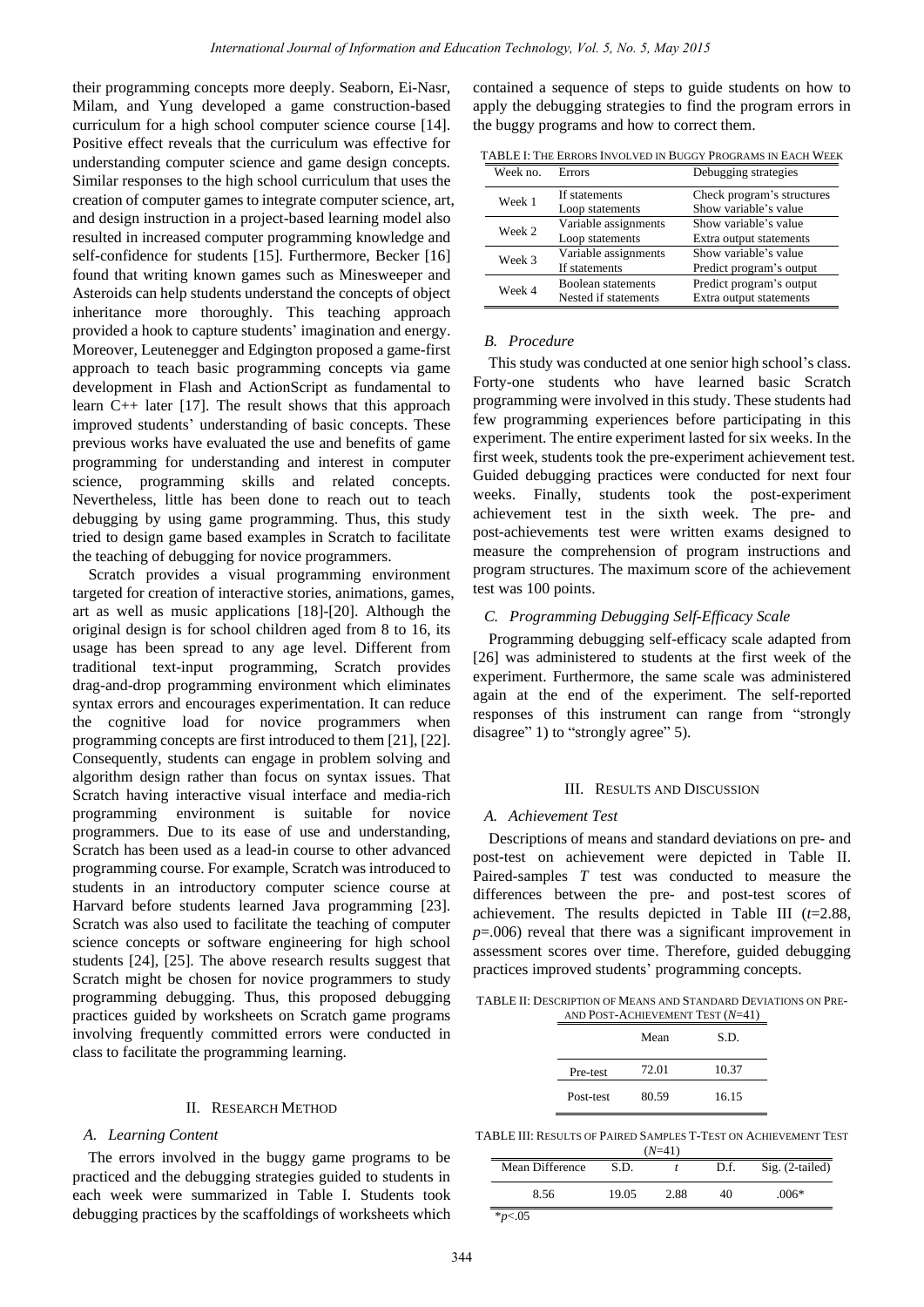## *B. Students' Responses on Programming Debugging Self-Efficacy Scale*

Descriptions of means and standard deviations on pre- and post-test on programming debugging self-efficacy were listed in Table IV. Paired-samples T-test was conducted to measure the differences between the pre- and post-test scores of programming debugging self-efficacy. The results depicted in Table V  $(t=0.92, p=0.37)$  suggest that it didn't show significantly difference between the pre and post-test scores in self-efficacy for programming debugging.

TABLE IV: DESCRIPTION OF MEANS AND STANDARD DEVIATIONS ON PRE-AND POST-TEST ON PROGRAMMING DEBUGGING SELF-EFFICACY (*N*=41)

| 0.81<br>3.79<br>Pre-test<br>3.90<br>0.65<br>Post-test | Mean | S.D. |
|-------------------------------------------------------|------|------|
|                                                       |      |      |
|                                                       |      |      |

TABLE V: RESULTS OF PAIRED SAMPLE T-TEST ON PROGRAMMING DEBUGGING SELF-EFFICACY (*N*=41)

| Mean Difference | S.D. |      | D.f. | Sig. (2-tailed) |
|-----------------|------|------|------|-----------------|
| 0.11            | 0.79 | 0.92 | 40   | 0.37            |

## *C. Students' Responses on Questionnaire*

At the end of the experiment, students were asked to fill out a questionnaire to give subjective feedback on the study. Table VI summarizes their responses of questionnaire. The questionnaires were meant to gain insight into the following issues:

*1) About the guided debugging activities (Q1~Q3)* 

As regards the appropriateness of the buggy game examples, most students indicated that the difficult degree of debugging practices is appropriate (Q1, 79% agree and strongly agree). Furthermore, 86% of students thought debugging practices of game programming is very interesting (Q2). In the open-ended question of the questionnaire, one student wrote:

*"Learning debugging strategies from Scratch game based programming is much more interesting and easy than what I had imagined at first."*

In terms of the time allotted for the debugging practices, most students felt the time is just right (Q3: 74% agree and strongly agree). Nevertheless, some students hoped to have more time to debug. The possible explanation might be that students with lower prior programming knowledge might spend more time to find the errors and correct them. In the open-ended question of the questionnaire, one student indicated:

*"Though the worksheets can guide me how to debug, I still spend much time on trying the debugging strategies. More time to practice is needed for me."*

Thus, designing different difficult degrees of buggy programs for novices with different levels of prior knowledge is worth to take into consideration in the future study.

## *2) About the helpfulness of worksheets (Q4~Q7)*

With respect to the helpfulness of worksheets, a majority of the students had positive responses. They agreed the worksheets helped them find the errors in programs (Q4), directed them to apply proper debugging strategies to solve program errors (Q5), and helped them learn the debugging skills in Scratch (Q6). Overall, students felt the worksheets were well designed (Q7). In the open-ended question, one student indicated:

*"In fact, the buggy programs are difficult for me to debug at first. After the guidance of worksheets and the assistance of teacher, I gradually get familiar with the debugging strategies."*

## *3) About the helpfulness of debugging practices for debugging and programming (Q8~Q12)*

When asked about the helpfulness of debugging practices for debugging and programming, a majority of the students agreed that guided debugging practices improved their debugging skill (Q8) and enhanced their confidence to debugging (Q9). This teaching model also brought them more confidence to solve the program errors (Q10). Meanwhile, they also felt their debugging skills have been improved (Q11). After the debugging practices, they had the willingness to find the program errors and solve them on their own (Q12). Therefore, from the questionnaire results it can be summarized that though students' debugging self-efficacy wasn"t significantly increased after the experiment, their confidence in debugging and solve program errors was improved. In the open-ended question of the questionnaire, one student mentioned:

*"I have never learned the debugging strategies before. I learn a lot from these classes and like these game programs. It's beneficial and interesting."*

## *4) About the attitudes toward programming learning (Q13~Q15)*

The changes of students' attitudes toward programming learning were also examined in the questionnaire. Seventy-five percentage of students agreed the debugging practices enhance their programming ability (Q13). More than 70% of students indicated that they had more confidence to learn debugging skills in other programming language after these debugging practices (Q14, 71% agree and strongly agree). These positive experiences brought about by the guided debugging practices increased their interest to learn other programming language later (Q15). From these positive responses, it can be observed that students had positive attitudes toward programming learning after the experiment.

## IV. CONCLUSION

This study proposed a teaching model for the learning of programming debugging at the high-school level. Debugging practices guided by worksheets on game programs involving frequently committed errors were conducted in class to facilitate the programming learning. The programming concepts included in the debugging practices are as followings: variable assignments, boolean statements, if statements and loop statements. Meanwhile, debugging strategies including predicting program"s output, showing variable's value, check program's structures and extra output statements were introduced to novice programmers through debugging game based programs in Scratch.

In summary, this study demonstrated a feasible approach for the effective instruction of debugging skills to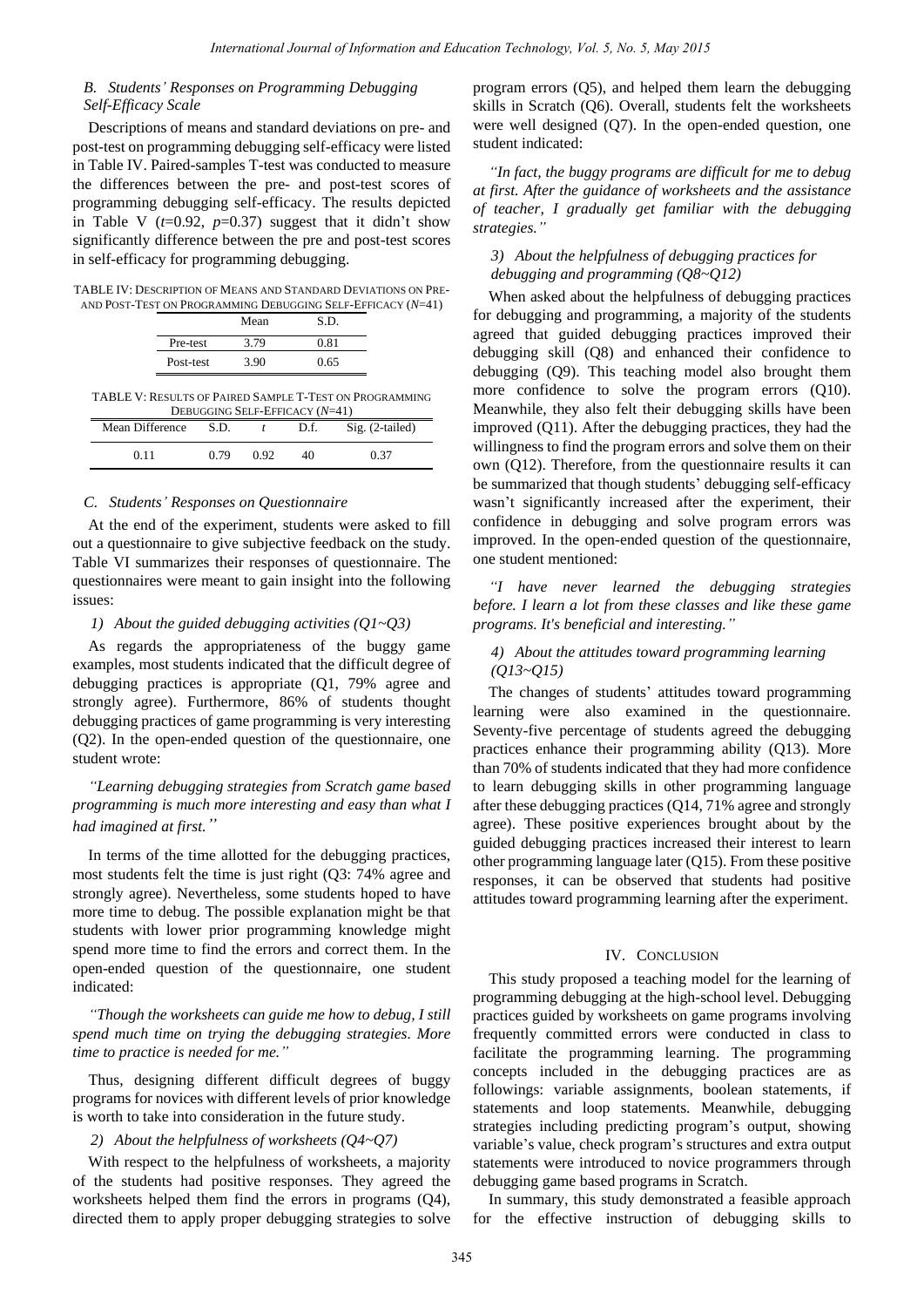high-school student. Though guided debugging practices did not have a significant effect on students' debugging self-efficacy, positive responses and much more confidence to debugging were revealed from the questionnaire results. Therefore, it seems that students' confidence to learn debugging did be promoted after the experiment, despite a lack of statistical significance. Furthermore, students showed positive attitudes to this learning model and programming learning in the future.

| TABLE VI: STUDENTS' RESPONSES OF QUESTIONNAIRE AND RESULTS |
|------------------------------------------------------------|
| $(N=41)$                                                   |

| Question                                                                                                                    | (Strongly)<br>agree | Neutral | (Strongly)<br>disagree |
|-----------------------------------------------------------------------------------------------------------------------------|---------------------|---------|------------------------|
| 1. The difficult degree of debugging<br>practice is appropriate.                                                            | 79%                 | 20%     | 2%                     |
| 2. Debugging<br>practices<br>of<br>game<br>programming is very interesting.                                                 | 86%                 | 12%     | 2%                     |
| 3. The time allotted for the debugging<br>practices is just right.                                                          | 74%                 | 17%     | 10%                    |
| 4. Worksheets helped me find the<br>errors in programs.                                                                     | 81%                 | 17%     | 2%                     |
| 5. Worksheets guided me apply proper<br>debugging strategies to solve<br>program errors.                                    | 81%                 | 15%     | 4%                     |
| 6. Worksheets helped me learn the<br>debugging skills in Scratch.                                                           | 88%                 | 7%      | 5%                     |
| 7. Overall, I felt the worksheets were<br>well designed.                                                                    | 83%                 | 15%     | 2%                     |
| 8. Guided debugging practices<br>improved my debugging skill.                                                               | 73%                 | 22%     | 5%                     |
| 9. Guided debugging practices<br>enhanced my confidence to<br>debugging.                                                    | 71%                 | 22%     | 5%                     |
| 10. This teaching model brought me<br>more confidence to solve the<br>program errors.                                       | 81%                 | 17%     | 2%                     |
| 11. After the debugging practices, I felt<br>my debugging skills have been<br>improved.                                     | 83%                 | 15%     | 2%                     |
| 12. After the debugging practices, I am<br>willing to find the program errors<br>and solve them by myself.                  | 71%                 | 24%     | 5%                     |
| 13. The debugging practices improve<br>my programming ability.                                                              | 75%                 | 15%     | 10%                    |
| 14. After the debugging practices, I<br>have more confidence to learn<br>debugging skills in other<br>programming language. | 71%                 | 24%     | 5%                     |
| 15. These guided debugging practices<br>increase my interest to learn other<br>programming language later.                  | 78%                 | 15%     | 7%                     |

#### **REFERENCES**

[1] M. West and S. Ross, "Retaining females in computer science: A new look at a persistent problem," *Journal of Computing Science in Colleges*, vol. 17, no. 5, pp. 1-7, 2002.

- [2] J. A. White, "Teaching adult novices to program with Visual BASIC," *Journal of Computer Science Education*, vol. 11*,* no. 2, pp. 15-19, 1997.
- [3] R. McCauley, S. Fitzgerald, G. Lewandowski, L. Murphy, B. Simon, L. Thomas, and C. Zander, "Debugging: a review of the literature from an educational perspective," *Computer Science Education,* vol. 18, pp. 67-92, 2008.
- [4] B. Hailpern and P. Santhanam, "Software debugging, testing, and verification," *IBM Systems Journal*, vol. 41, no. 1, pp. 4-12, 2002.
- [5] E. Lahtinen, H.-M. Järvinen *et al.*, "A study of the difficulties of novice programmers," *ACM SIGCSE Bulletin*, vol. 37, no. 3, pp. 14-18, 2005.
- [6] T. Lapidot and O. Hazzan, "Song debugging: merging content and pedagogy in computer science education," *ACM SIGCSE Bulletin*, vol. 37, no. 4, pp. 79-83, 2005.
- [7] L. Gugerty and G. M. Olson, "Comprehension differences in debugging by skilled and novice programmers," in *Empirical Studies of Programmers*, E. Soloway and S. Iyengar, Ed., Norwood, NJ: Ablex, 1986, pp. 13-27.
- [8] I. Vessey, "Expertise in debugging computer programs: A process analysis," *International Journal of Man-Machine Studies*, vol. 23, no. 5, pp. 459-494, 1985.
- [9] A. C. Benander and B. A. Benander, "An analysis of debugging techniques," *Journal of Research on Computing in Education*, vol. 21, no. 4, pp. 447-455, 1989.
- [10] K. Becker and J. R. Parker, "All I ever needed to know about programming, I learned from re-writing classic arcade games, presented at the International Conference on the Future of Game Design and Technology, Michigan State University, East Lansing, Michigan, October 13-15, 2005.
- [11] J. Bayliss, and S. Strout, "Games as a "flavor" of CS1," in *Proc. 2006 ACM Technical Symposium on Computer Science Education*, 2006, pp. 500-504.
- [12] M. Panitz, K. Sung, and R. Rosenberg, "Programming in CS0: A scaffolded approach," *Journal of Computing Sciences in Colleges*, vol. 26, no. 1, pp. 126-132, 2010..
- [13] D. C. Cliburn and S. M. Miller, "Games, stories, or something more traditional: The types of assignments college students prefer," in *Proc. of 2008 ACM Technical Symposium on Computer Science Education*, pp. 138-142, 2008.
- [14] K. Seaborn *et al*., "Programming, PWNed: Using digital game development to enhance learners' competency and self-efficacy in a high school computing science course," in *Proc. 2012 ACM Technical Symposium on Computer Science Education*, pp. 93-98, 2012.
- [15] J. Edgington, R. Fajardo *et al*., "Using game creating for teaching computer programming to high school students and teachers," in *Proc. of 2009 ACM 19th Annual Conference on Innovation and Technology in Computer Science Education*, 2009, pp. 104-108.
- [16] K. Becker, "Teaching with games: The minesweeper and asteroids experience," *Journal of Circuits, Systems and Computers*, vol. 17, no. 2, pp. 23-33, 2001.
- [17] S. Leutenegger and J. Edgington, "A games first approach to teaching introductory programming," *SIGCSE Bulletin*, vol. 39, no. 1, pp. 115-118, 2007.
- [18] Scratch. [Online]. Available: http://scratch.mit.edu/
- [19] J. Maloney, K. Peppler, Y. Kafai, M. Resnick, and N. Rusk, "Programming by choice: Urban youth learning programming with scratch," in *Proc. 2008 ACM Technical Symposium on Computer Science Education*, pp. 367-371, 2008.
- [20] J. Maloney *et al*., "Scratch: A sneak preview," in *Proc. 2004 International Conference on Creating, Connecting, and Collaborating through Computing*, pp. 104-109, 2004,.
- [21] B. Kaucic and T. Asic, "Improving introductory programming with Scratch?" in *Proc. 2011 MIPRO International Conference*, 2011, pp. 1095-1100.
- [22] S. Garner, "Learning to Program from Scratch," in *Proc. 2009 IEEE International Conference on Advanced Learning Technologies*, 2009, pp. 451-452.
- [23] M. Armoni *et al*., "Learning Computer Science Concepts with Scratch," in *Proc. 2010 International Workshop on Computing Education Research*, 2010, pp. 69-76.
- [24] U. Wolz, H. Leitner, D. Malan, and J. Malony, "Starting with scratch in CS 1," in *Proc. 2009 ACM Technical Symposium on Computer Science Education*, pp. 2-3, 2009.
- [25] P. A. Sivilotti and S. A. Laugel, "Scratching the surface of advanced topics in software engineering: A workshop module for middle school students," in *Proc. 2008 ACM Technical Symposium on Computer Science Education*, pp. 291-295, 2008.
- [26] D. R. Compeau and C. A. Higgins, "Computer self-efficacy: Development of a measuer and initial test," *MIS Quarterly*, vol. 19, no. 2, pp. 189-211, 1995.